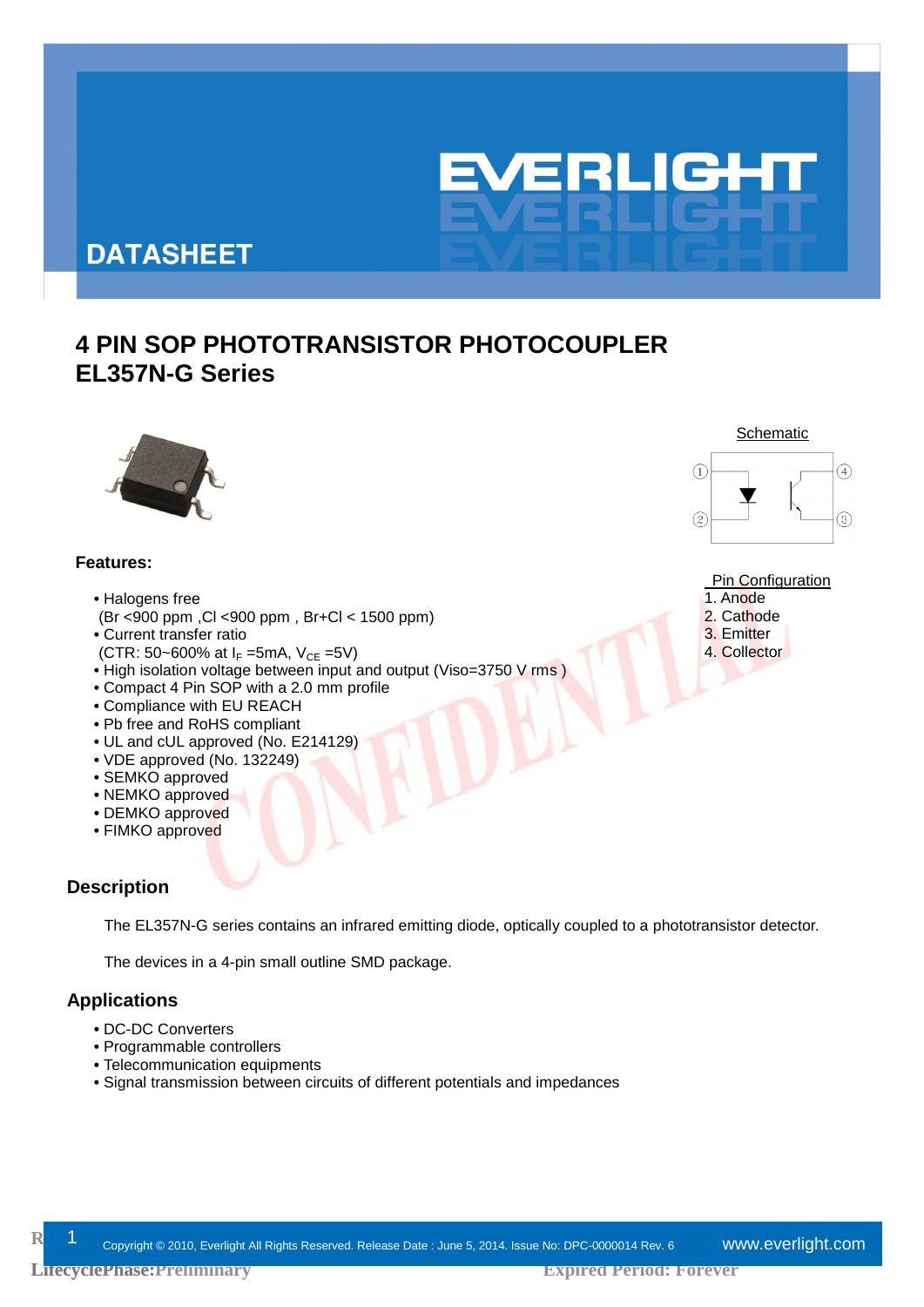### **Absolute Maximum Ratings (Ta=25**℃**)**

|        | Parameter                                    | Symbol                  | Rating         | Unit            |
|--------|----------------------------------------------|-------------------------|----------------|-----------------|
|        | Forward current                              | ΙF                      | 50             | mA              |
|        | Peak forward current (1us, pulse)            | $I_{FP}$                | 1              | A               |
| Input  | Reverse voltage                              | $V_R$                   | 6              | V               |
|        | Power dissipation                            |                         | 70             | mW              |
|        | Derating factor (about Ta=100°C)             | $P_D$                   | 2.9            | mW/C            |
|        | Power dissipation                            |                         | 150            | mW              |
|        | Derating factor (above $T_a = 70^{\circ}C$ ) | $P_{C}$                 | 3.7            | mW/°C           |
| Output | Collector current                            | $I_{\rm C}$             | 50             | mA              |
|        | Collector-Emitter voltage                    | <b>V<sub>CEO</sub></b>  | 80             | V               |
|        | Emitter-Collector voltage                    | V <sub>ECO</sub>        | $\overline{7}$ | V               |
|        | <b>Total Power Dissipation</b>               | $P_{TOT}$               | 200            | mW              |
|        | Isolation Voltage*1                          | V <sub>ISO</sub>        | 3750           | V rms           |
|        | Operating temperature                        | <b>T</b> <sub>OPR</sub> | $-55 - +110$   | $\mathrm{C}$    |
|        | Storage temperature                          | T <sub>STG</sub>        | $-55 - +125$   | $\rm ^{\circ}C$ |
|        | Soldering Temperature*2                      | <b>T</b> soL            | 260            | $\rm ^{\circ}C$ |

Notes:

\*1 AC for 1 minute, R.H.=  $40 \sim 60\%$  R.H. In this test, pins 1, 2 are shorted together, and pins 3, 4 are shorted together.

\*2 For 10 seconds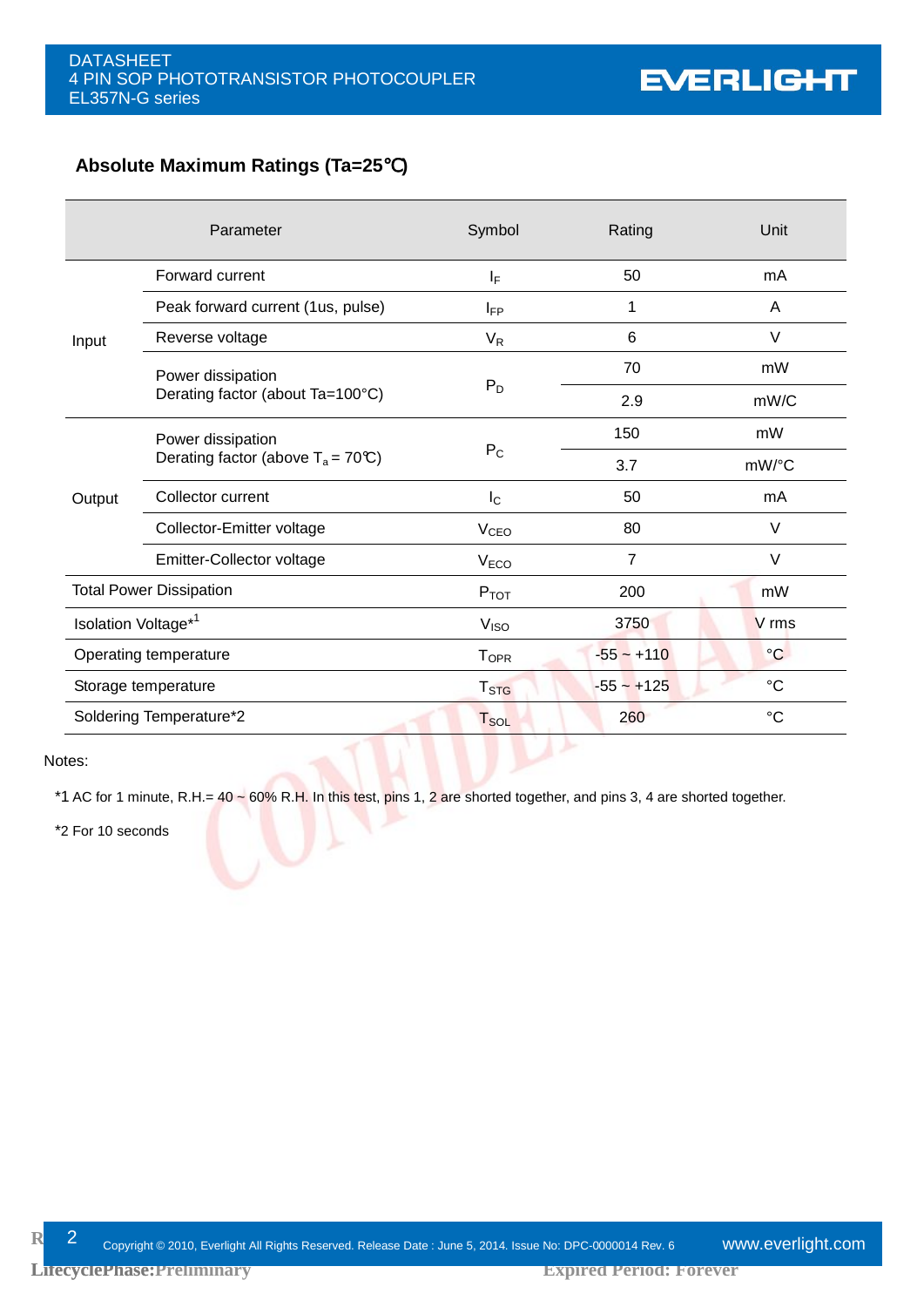# **Electro-Optical Characteristics (Ta=25**℃ **unless specified otherwise)**

**EVERLIGHT** 

| <b>Input</b>                                  |                                                                           |                         |                              |                          |      |          |                                            |  |
|-----------------------------------------------|---------------------------------------------------------------------------|-------------------------|------------------------------|--------------------------|------|----------|--------------------------------------------|--|
|                                               | Parameter                                                                 | Symbol                  | Min.                         | Typ.                     | Max. | Unit     | Condition                                  |  |
| Forward voltage                               |                                                                           | $V_F$                   | $\blacksquare$               | 1.2                      | 1.4  | $\vee$   | $I_F = 20mA$                               |  |
| Reverse current                               |                                                                           | $I_R$                   | $\qquad \qquad \blacksquare$ | $\blacksquare$           | 10   | μA       | $V_R = 4V$                                 |  |
| Input capacitance                             |                                                                           | $C_{\text{in}}$         | ٠                            | 30                       | 250  | pF       | $V = 0$ , $f = 1$ kHz                      |  |
| Output                                        |                                                                           |                         |                              |                          |      |          |                                            |  |
|                                               | Parameter                                                                 | Symbol                  | Min                          | Typ.                     | Max. | Unit     | Condition                                  |  |
| current                                       | Collector-Emitter dark                                                    | $I_{\text{CEO}}$        |                              |                          | 100  | nA       | $V_{CE} = 20V$ , $I_F = 0mA$               |  |
| Collector-Emitter<br>breakdown voltage        |                                                                           | <b>BV<sub>CEO</sub></b> | 80                           |                          |      | $\vee$   | $IC = 0.1mA$                               |  |
| <b>Emitter-Collector</b><br>breakdown voltage |                                                                           | $BV_{ECO}$              | $\overline{7}$               |                          |      | $\vee$   | $I_{E} = 0.01 \text{mA}$                   |  |
|                                               | Transfer Characteristics ( $T_a = 25^\circ$ C unless specified otherwise) |                         |                              |                          |      |          |                                            |  |
|                                               | Parameter                                                                 | Symbol                  | Min                          | Typ.                     | Max. | Unit     | Condition                                  |  |
|                                               | <b>EL357N</b>                                                             |                         | 50                           | $\overline{\phantom{a}}$ | 600  |          |                                            |  |
|                                               | EL357NA                                                                   |                         | 80                           |                          | 160  |          |                                            |  |
|                                               | EL357NB                                                                   |                         | 130                          |                          | 260  |          |                                            |  |
| Current<br>Transfer                           | <b>EL357NC</b>                                                            | <b>CTR</b>              | 200                          |                          | 400  | $\%$     | $I_F$ = 5mA, $V_{CE}$ = 5V                 |  |
| ratio                                         | EL357ND                                                                   |                         | 300                          |                          | 600  |          |                                            |  |
|                                               | <b>EL357NE</b>                                                            |                         | 100                          |                          | 200  |          |                                            |  |
|                                               | <b>EL357NF</b>                                                            |                         | 150                          | $\blacksquare$           | 300  |          |                                            |  |
| Collector-Emitter<br>saturation voltage       |                                                                           | $V_{CE(sat)}$           |                              | 0.1                      | 0.2  | $\vee$   | $I_F = 20 \text{mA}$ , $I_C = 1 \text{mA}$ |  |
| Isolation resistance                          |                                                                           | $R_{IO}$                | $5 \times 10^{10}$           |                          |      | $\Omega$ | $V_{10} = 500$ Vdc,<br>40~60% R.H.         |  |
| Floating capacitance                          |                                                                           | $C_{IO}$                | $\overline{\phantom{0}}$     | 0.6                      | 1.0  | pF       | $V_{10} = 0, f = 1 MHz$                    |  |
| Rise time                                     |                                                                           | $\mathfrak{t}_{\rm r}$  |                              | $\mathbf{3}$             | 18   | $\mu s$  | $V_{CE} = 2V$ , $I_C = 2mA$ ,              |  |
| Fall time                                     |                                                                           |                         |                              |                          |      |          |                                            |  |

\* Typical values at  $T_a = 25^{\circ}C$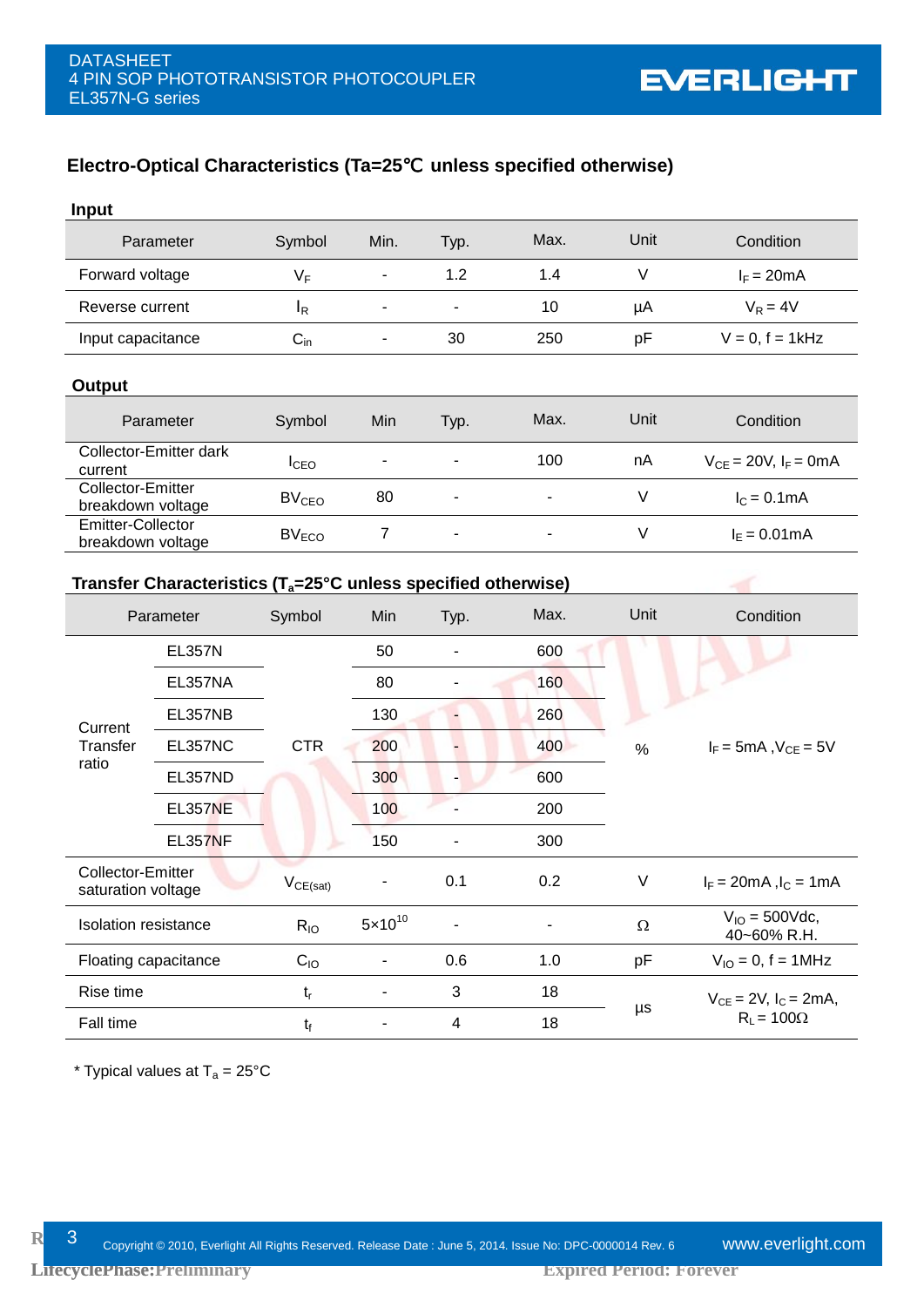### DATASHEET 4 PIN SOP PHOTOTRANSISTOR PHOTOCOUPLER EL357N-G series

# **EVERLIGHT**

## **Typical Electro-Optical Characteristics Curves**









Figure 4. Normalized Collector Current vs Ambient Temperature  $V_{\text{ce}} = 5V$ Normalized to  $I_r = 5mA$ ,  $T_A = 25^{\circ}C$ Normalized Collector Current, I  $10$  $I_r = 25mA$  $I<sub>e</sub>=10mA$  $\sqrt{5m}$  $L = 1 mA$  $\mathbf{0}$  $I_c = 0.5$  mA  $0.01$  $-60$  $-40$  $-20$  $\mathfrak o$ 20  $40\,$ 60 80 100 120 Ambient Temperature,  $T_A(^{\circ}C)$ 



**R** 4 Copyright © 2010, Everlight All Rights Reserved. Release Date : June 5, 2014. Issue No: DPC-0000014 Rev. 6 **WWW.eVerlight.com**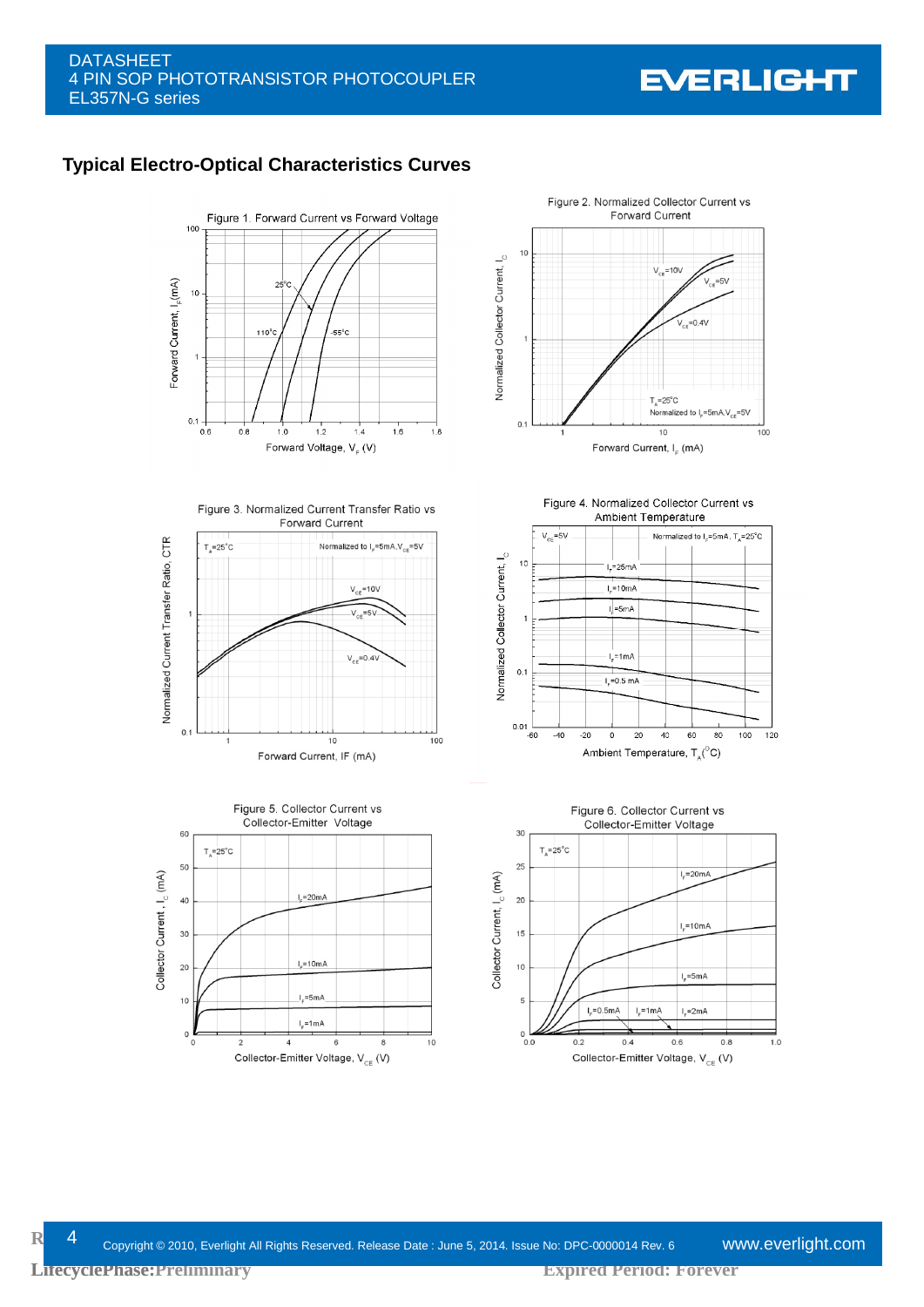### **DATASHEET** 4 PIN SOP PHOTOTRANSISTOR PHOTOCOUPLER EL357N-G series

# **EVERLIGHT**



**Figure 10. Switching Time Test Circuit & Waveforms**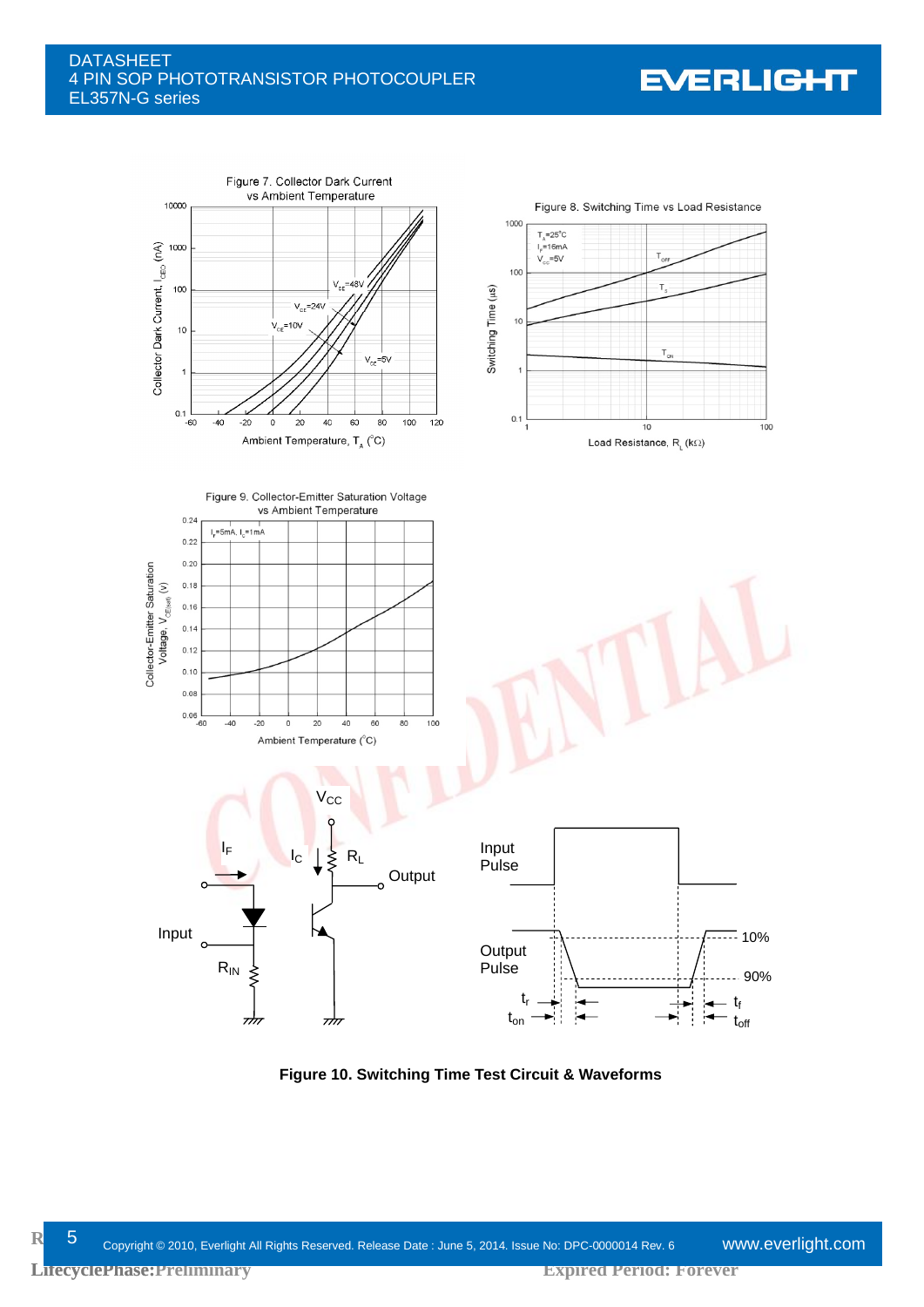### **Order Information**

### **Part Number**

# **EL357N(X)(Y)-VG**

### **Note**

- $X = CTR$  Rank  $(A, B, C, D, E, For none)$ <br> $Y = T$ and reel option  $(TA, TB)$  or non
- $Y =$ Tape and reel option (TA, TB or none).<br>V = VDE (option)
- $V = VDE$  (option)<br>  $G = Haloaen$  free
- $=$  Halogen free

**LifecyclePhase:Preliminary LifecyclePhase:**

| Option   | Description                     | Packing quantity    |
|----------|---------------------------------|---------------------|
| None     | Standard SMD option             | 100 units per tube  |
| -V       | Standard SMD option + VDE       | 100 units per tube  |
| (TA)     | TA Tape & reel option           | 3000 units per reel |
| (TB)     | TB Tape & reel option           | 3000 units per reel |
| $(TA)-V$ | TA Tape $&$ reel option $+$ VDE | 3000 units per reel |
| $(TB)-V$ | TB Tape $&$ reel option $+$ VDE | 3000 units per reel |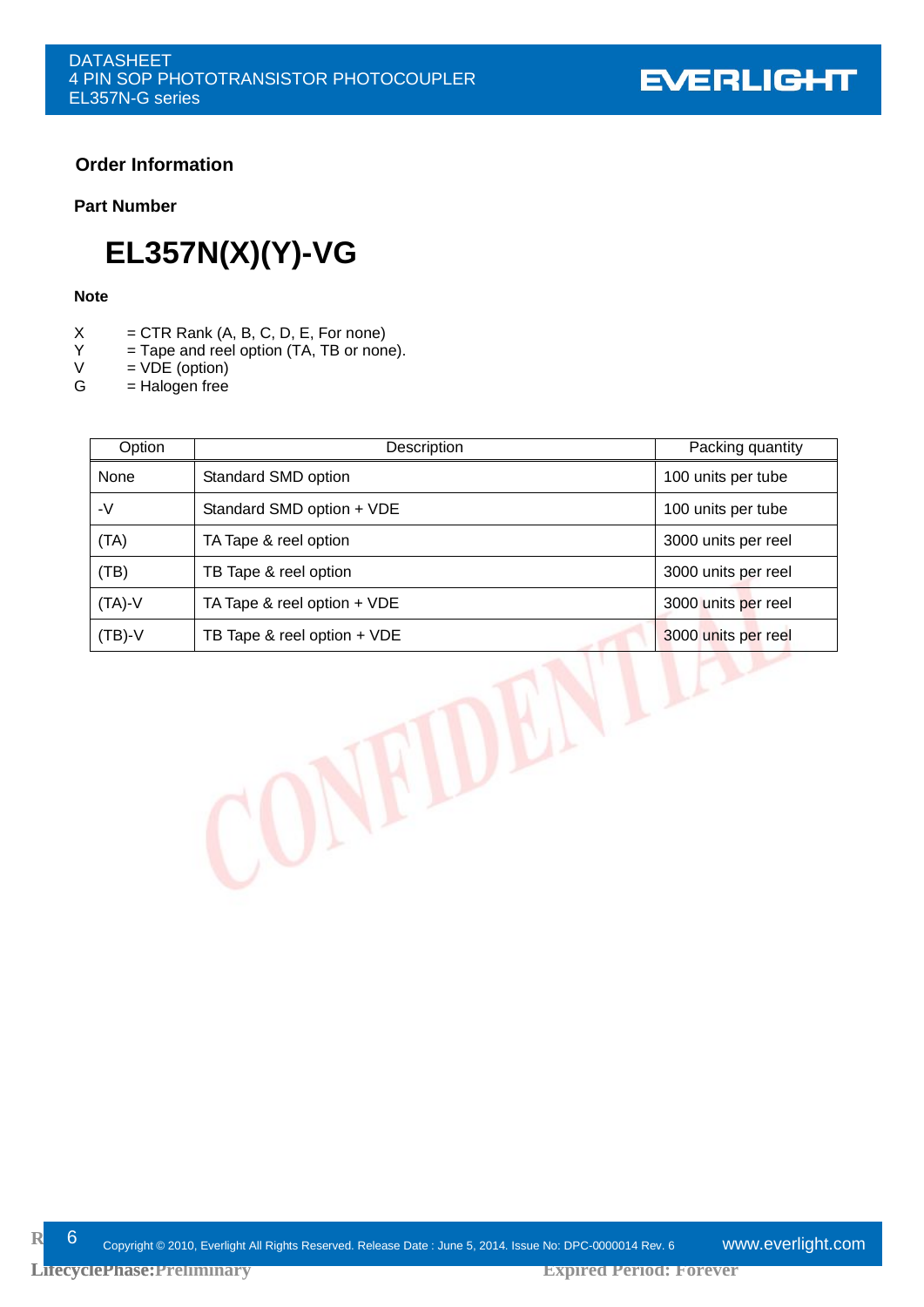**EVERLIGHT** 

# **Package Dimension (Dimensions in mm)**





### **Recommended pad layout for surface mount leadform**

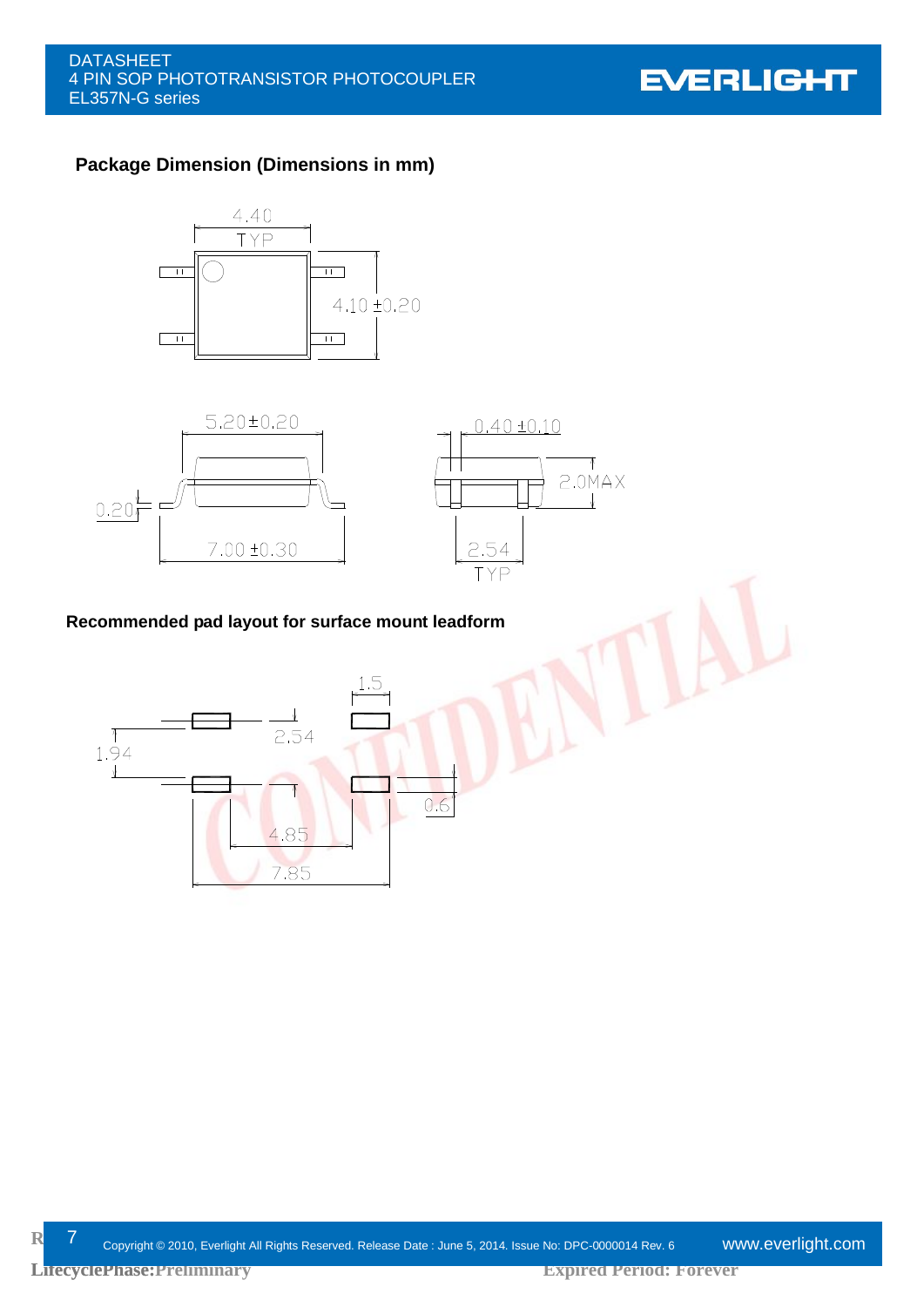

# **Device Marking**



### **Notes**

| EL.       | denotes Everlight               |
|-----------|---------------------------------|
| 357N      | denotes Device Number           |
| R         | denotes CTR Rank                |
| Y         | denotes 1 digit Year code       |
| <b>WW</b> | denotes 2 digit Week code       |
| V         | denotes VDE approved (optional) |

**R**elease Oppyright © 2010, Everlight All Rights Reserved. Release Date : June 5, 2014. Issue No: DPC-0000014 Rev. 6 www.**everlight.com**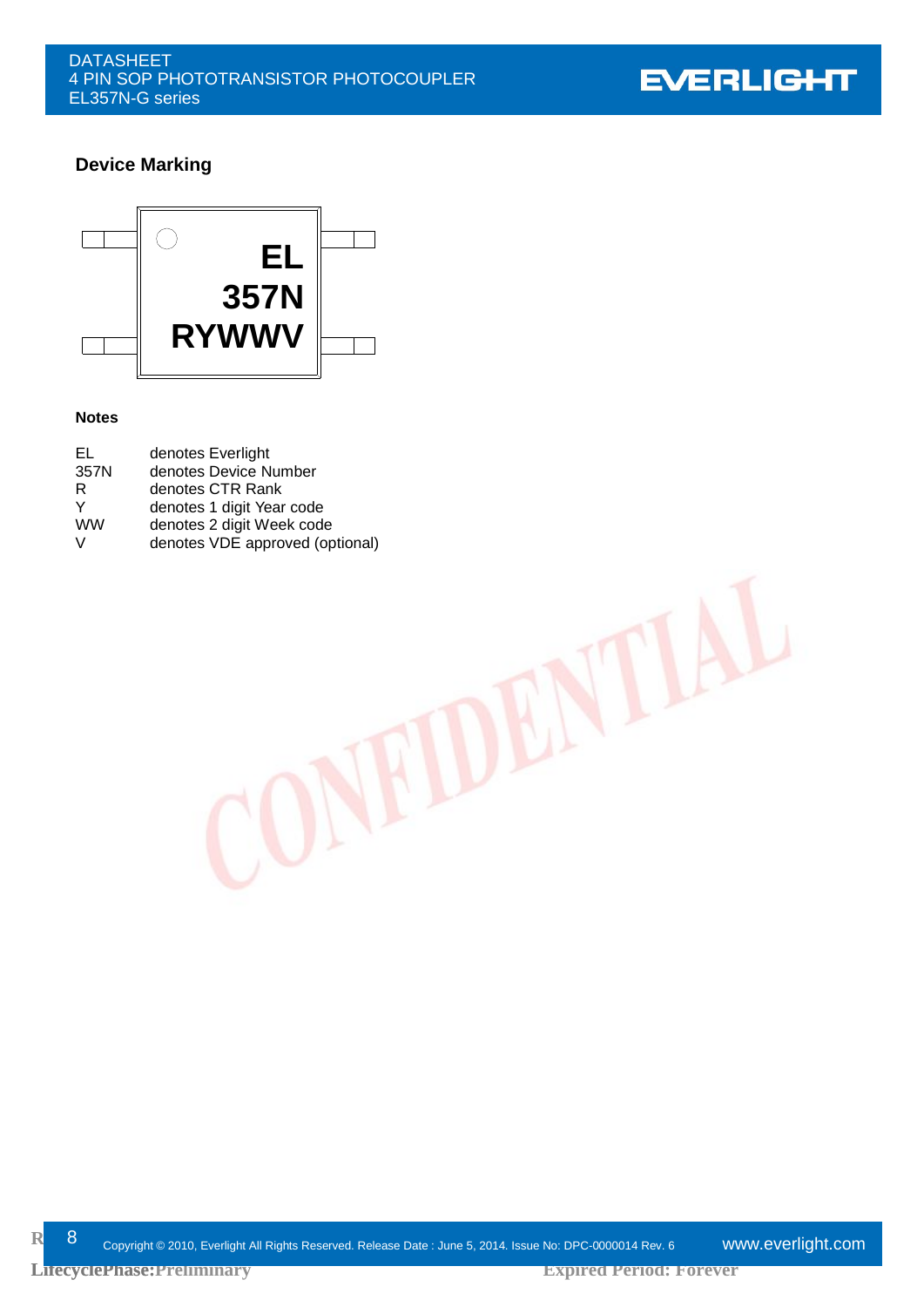**EVERLIGHT** 

# **Tape & Reel Packing Specifications**



### **Tape dimensions**





| Dimension No.  | A             | в             | Do             | D1            | Е              |                |
|----------------|---------------|---------------|----------------|---------------|----------------|----------------|
| Dimension (mm) | $4.4 \pm 0.1$ | $7.4 \pm 0.1$ | $1.5 + 0.1/-0$ | $1.5 \pm 0.1$ | $1.75 \pm 0.1$ | $7.5 \pm 0.05$ |
|                |               |               |                |               |                |                |
| Dimension No.  | Po            | P1            | P <sub>2</sub> |               | W              | ĸ              |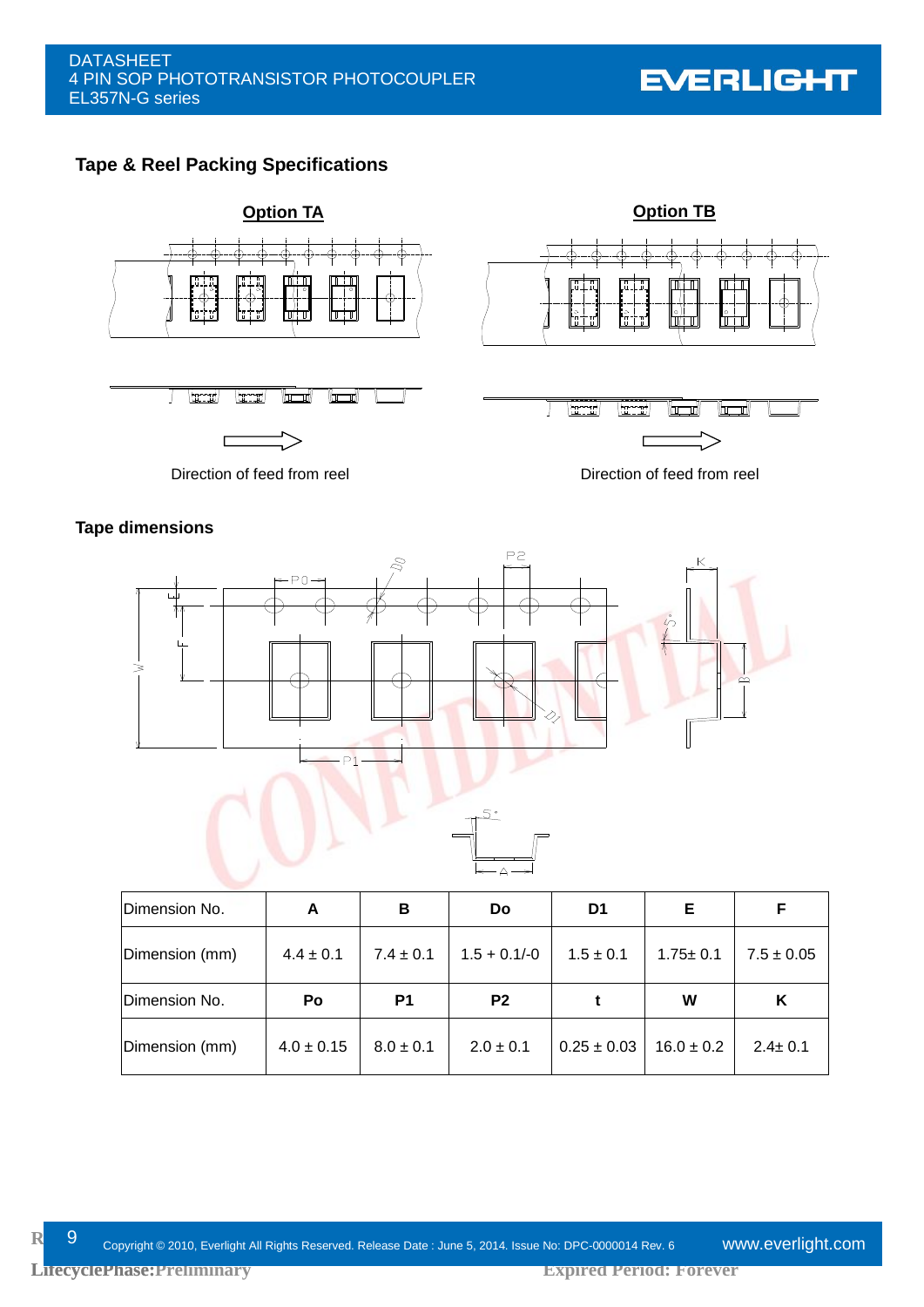

### **Precautions for Use**

#### 1. Soldering Condition

1.1 (A) Maximum Body Case Temperature Profile for evaluation of Reflow Profile



### **Preheat**

Temperature min  $(T_{smin})$  150 °C Temperature max  $(T<sub>smax</sub>)$  200°C Time ( $T_{smin}$  to  $T_{smax}$ ) (t<sub>s</sub>) (t<sub>s</sub>) 60-120 seconds<br>Average ramp-up rate ( $T_{smax}$  to  $T_p$ ) 60-120 second max Average ramp-up rate  $(T<sub>smax</sub>$  to  $T<sub>p</sub>)$ 

### **Other**

.

Liquidus Temperature  $(T_1)$  217 °C Time above Liquidus Temperature  $(t_1)$  60-100 sec Peak Temperature (T<sub>P</sub>) 260°C Time within 5 °C of Actual Peak Temperature:  $T_P - 5$ °C 30 s Ramp- Down Rate from Peak Temperature 6°C /second max. Time 25°C to peak temperature 8 minutes max. Reflow times 3 times

Note: Note: Reference: IPC/JEDEC J-STD-020D

**R** 10 <sub>Copyright © 2010, Everlight All Rights Reserved. Release Date : June 5, 2014. Issue No: DPC-0000014 Rev. 6 **WWW.eVerlight.com**</sub>

**LifecyclePhase:Preliminary LifecyclePhase:**